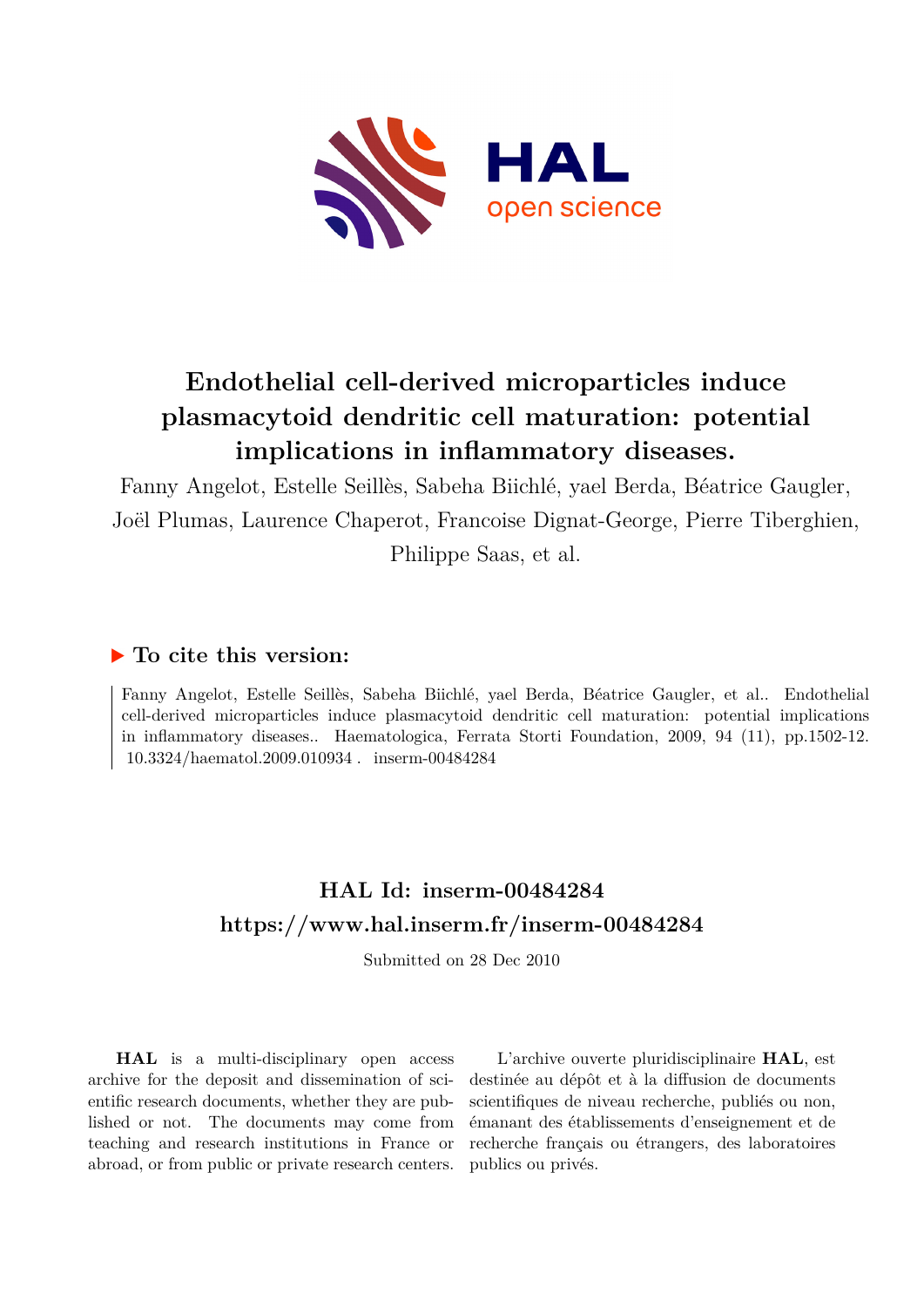# **Endothelial cell-derived microparticles induce plasmacytoid dendritic cell maturation: potential implications in inflammatory diseases**

Fanny Angelot,<sup>1</sup> Estelle Seillès,<sup>1</sup> Sabeha Biichlé,<sup>1</sup> Yael Berda,<sup>2</sup> Béatrice Gaugler,<sup>1</sup> Joel Plumas,<sup>3</sup> Laurence Chaperot,<sup>3</sup> Françoise Dignat-George,<sup>2</sup> Pierre Tiberghien,<sup>1</sup> Philippe Saas,<sup>1</sup> and Francine Garnache-Ottou<sup>1</sup>

1 Inserm UMR645, University of Franche-Comté, EFS Bourgogne Franche-Comté, IFR133, Besançon, France; 2 Inserm U608, Laboratoire d'Hématologie et d'Immunologie, UFR de Pharmacie, Université de la Méditerranée, Marseille, France, and <sup>3</sup>Inserm U823, EFS du sang Rhône Alpes, Université Joseph Fourier, La Tronche, France

### **ABSTRACT**

#### **Background**

Increased circulating endothelial microparticles, resulting from vascular endothelium dysfunction, and plasmacytoid dendritic cell activation are both encountered in common inflammatory disorders. The aim of our study was to determine whether interactions between endothelial microparticles and plasmacytoid dendritic cells could contribute to such pathologies.

#### **Design and Methods**

Microparticles generated from endothelial cell lines, platelets or activated T cells were incubated with human plasmacytoid dendritic cells sorted from healthy donor blood or with monocyte-derived dendritic cells. Dendritic cell maturation was evaluated by flow cytometry, cytokine secretion as well as naive T-cell activation and polarization. Labeled microparticles were also used to study cellular interactions.

#### **Results**

Endothelial microparticles induced plasmacytoid dendritic cell maturation. In contrast, conventional dendritic cells were resistant to endothelial microparticle-induced maturation. In addition to upregulation of co-stimulatory molecules, endothelial microparticlematured plasmacytoid dendritic cells secreted inflammatory cytokines (interleukins 6 and 8, but no interferon-α) and also induced allogeneic naive CD4+ T cells to proliferate and to produce type 1 cytokines such as interferon-γ and tumor necrosis factor-α. Endothelial microparticle endocytosis by plasmacytoid dendritic cells appeared to be required for plasmacytoid dendritic cell maturation. Importantly, the ability of endothelial microparticles to induce plasmacytoid dendritic cells to mature was specific as microparticles derived from activated T cells or platelets (the major source of circulating microparticules in healthy subjects) did not induce such plasmacytoid dendritic cell maturation.

#### **Conclusions**

Our data show that endothelial microparticles specifically induce plasmacytoid dendritic cell maturation and production of inflammatory cytokines. This novel activation pathway may be implicated in various inflammatory disorders and endothelial microparticles could be an important immunmodulatory therapeutic target.

Key words: endothelial cell-derived microparticles, plasmacytoid, inflammatory diseases, dendritic cells.

*Citation: Angelot F, Seillès E, Biichlé S, Berda Y, Gaugler B, Plumas J, Chaperot L, Dignat-George F, Tiberghien P, Saas P, and Garnache-Ottou F. Endothelial cell-derived microparticles induce plasmacytoid dendritic cell maturation: potential implications in inflammatory diseases. Haematologica 2009;94:1502-1512. doi:10.3324/haematol.2009.010934* 

*©2009 Ferrata Storti Foundation. This is an open-access paper.* 

*Acknowledgments: the authors would like to thank Sylvain Perruche, Francis Bonnefoy, Claire Latruffe, Guillaume Aranda, Evelyne Racadot, Christian Naegelen, Jean-Paul Remy-Martin, Emilie Gaiffe, Jean-Luc Pretet and Jean-Marie Certoux for helpful discussion, manuscript editing and technical support.*

*Funding: this work was supported by the University of Franche-Comté (BQR 2006 to FGO, BQR 2008 to ES), the Fondation Transplantation (ET-051222, ET-060934, ET-070636 to FA), the Fondation Recherche Médicale (DEA20050904854 to FA), the Conseil Régional de Franche-Comté (confocal microscope) and the Fondation de France (Appel d'offre "Recherche sur les maladies cardiovasculaires 2007" to PS).*

*Manuscript received on May 6, 2009. Revised version arrived on May 29, 2009. Manuscript accepted on May 29, 2009.*

*Correspondence: Francine Garnache-Ottou, 1 Bd A. Fleming, BP1937, F25020 Besançon cedex, France. E-mail: francine.garnache@efs.sante.fr*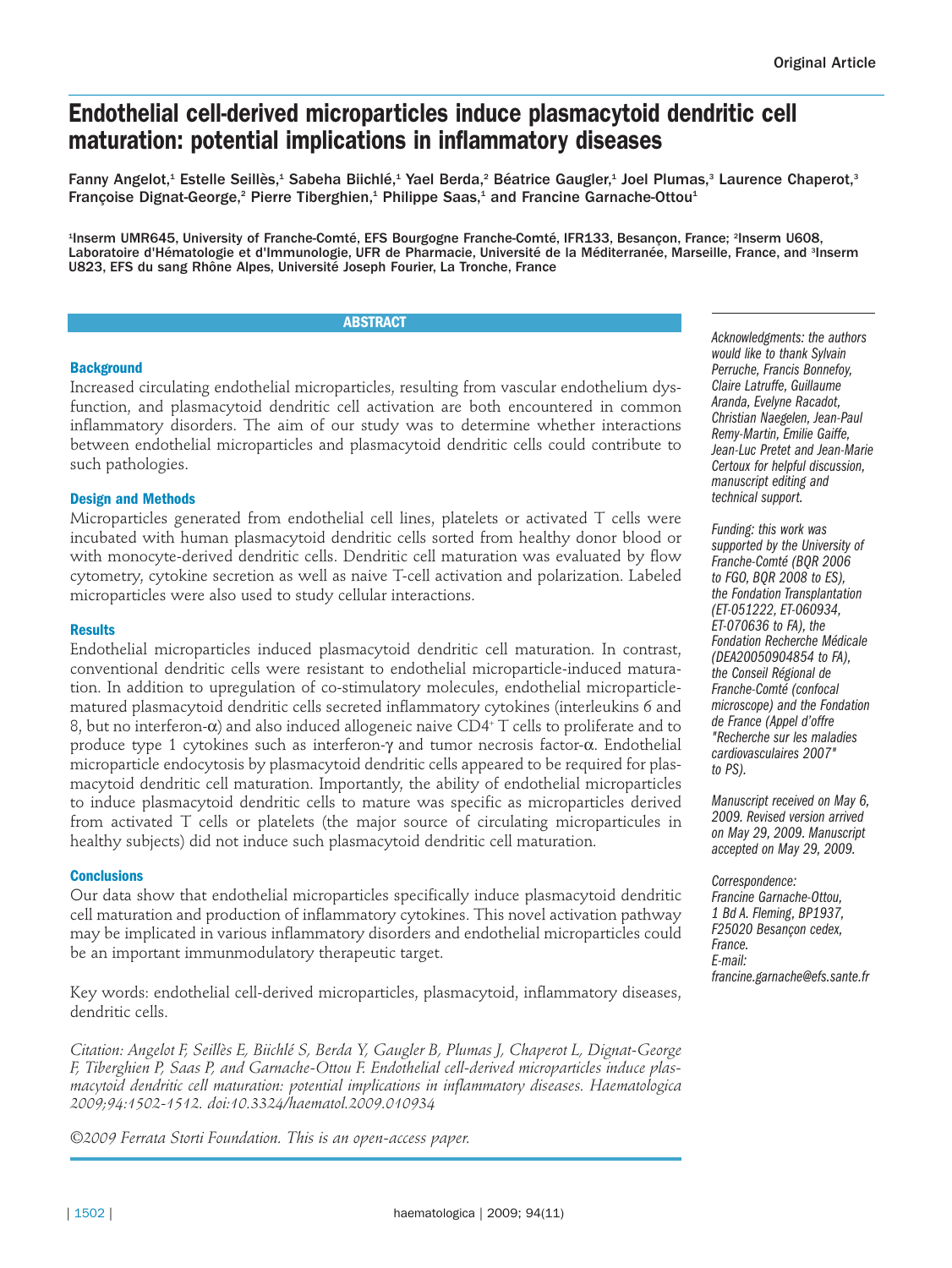#### **Introduction**

Membrane vesiculation is a general physiological process that leads to the release of cell plasma fragments, called microparticles.<sup>1-3</sup> These microparticles are defined by their size  $(0.1-1 \mu m)$  and can be generated from nearly every type of cell during activation, injury or apoptotic processes.<sup>1</sup> All microparticles, whatever their cell origin, have negatively charged phospholipids – such as phosphatidylserine – in their outer membrane leaflet, accounting for their procoagulant properties.<sup>1-3</sup> They also express proteins, characteristic of their cellular origin, on their surface and carry proteins packaged from numerous cellular compartments, $4,5$  as well as mRNA.<sup>6</sup> Microparticles are different from exosomes, since these latter are smaller (30-90 nm) and derived from endocytic compartments leading to an enrichment of tetraspanin molecules.7 Microparticles can participate in the maintenance of homeostasis under physiological conditions. Among the various circulating microparticles, platelet-derived microparticles are the most abundant in the bloodstream, representing between 70 to 90% of circulating microparticles in healthy subjects.<sup>8</sup> As shown for apoptotic bodies<sup>9</sup> – another form of *cell dust* or debris, tumor- or fibroblast-derived microparticles captured by monocytes may induce regulatory cytokine secretion.10 In addition, microparticles from activated T cells can deliver differentiation signals to stem cells.<sup>11</sup> In contrast, microparticles can initiate deleterious processes if produced in excess<sup>1</sup> or when carrying pathogenic constituents or inflammatory signals. $^{12,13}$ Vascular endothelium aggression may lead to the vesiculation and shedding of endothelial microparticles (EMP). Increased levels of EMP have been reported in a variety of pathological situations including thrombosis,<sup>3,8</sup> atherosclerosis,<sup>14</sup> renal failure,<sup>15,16</sup> diabetes,<sup>17</sup> graftversus-host disease after hematopoietic cell transplantation<sup>18,19</sup> and systemic lupus erythematosus.<sup>1,20,21</sup> These data emphasize the link between endothelial damage, the release of EMP and the modulation of inflammatory and/or immune responses.

Dendritic cells play a major role in immune responses. They are specialized to capture and present antigens to T cells.<sup>22</sup> Two major subsets of dendritic cells have been described in humans: conventional dendritic cells (previously called myeloid dendritic cells) and plasmacytoid dendritic cells (PDC).<sup>23</sup> These latter represent a particular population of dendritic cells that were first identified as the principal cells secreting interferon  $\alpha$ (IFN- $\alpha$ ) in response to viral or bacterial stimulation.<sup>23</sup> As such, PDC contribute to the innate anti-viral and antibacterial defense system. Alterations of PDC homeostasis and function with increased production of IFN- $\alpha$ have been implicated in various autoimmune or inflammatory diseases including type I diabetes, psoriasis, multiple sclerosis, and systemic lupus erythematosus.23- <sup>25</sup> In addition, PDC have been found in the atherosclerotic plaques.26-28 However, a growing body of data shows that PDC can also be involved in tolerance induction.29-31 On the other hand *in vitro* activation of immature human PDC with ligands for Toll-like receptor (TLR) 7 or TLR9 (e.g., R848 or type A CpG motifs, respectively) leads to proinflammatory cytokine production and to increased co-stimulatory molecule expression, subsequently inducing naive T-cell activation.23 Other factors, such as damage-associated molecular patterns, also induce PDC activation.23,32 Nothing is known about the capacity of EMP to activate PDC. The common finding of endothelial damage – associated with increased EMP release – and PDC activation in several inflammatory diseases<sup>32</sup> led us to investigate whether EMP could provide signals that promote phenotypic and functional maturation of PDC *in vitro*.

#### **Design and Methods**

#### *Flow cytometry and antibodies*

Flow cytometry was performed with a CANTO A cytometer (BD Biosciences, Le Pont de Claix, France) using DIVA 6.1 software (BD Biosciences). The following monoclonal antibodies were used: fluorescein isothiocyanate-conjugated BDCA-2 (AC144, Miltenyi Biotech, Paris, France), CD14 (MYA-4), HLA-DR (B-F1), phycoerythrin-conjugated CD40 (mAb89), CD31 (1F11), phycoerythrin-Texas red-x (ECD)-conjugated CD41 (P2), phycoerythrin-cyanin-5 (PC5) CD146 (TEA 1/34), phycoerythrin cyanin-7-conjugated CD3 (UCHT1), CD4 (SFCI12T4D11) (Beckman Coulter Immunotech, Villepinte, France), phycoerythrin-conjugated CD123 (9F5), CCR7 (CD197, clone 2H4), CD83 (HB15e), fluorescein isothiocyanate-conjugated CD80 (MAB104), CD86 (2331FUN1) and allophycocyanin-conjugated CD1a (HI149), CD62E (68-5H11) (BD Biosciences). Fluorescent-conjugated isotype control monoclonal antibodies from the different monoclonal antibody providers were used. The mean fluorescence intensity ratio was obtained by dividing the mean fluorescence intensity for a given marker by the mean fluorescence intensity of the respective isotype control monoclonal antibody.

#### *Generation and flow cytometry quantification of microparticles*

EMP were prepared from a human microvascular dermal endothelial cell line (HMEC-1) as previously described.33,34 Briefly, confluent HMEC-1 cells were incubated for 24 h with 50 ng/mL TNF- $\alpha$  (Sigma Aldrich, Saint-Quentin Fallavier, France). Culture supernatants were collected and cleared from detached cells and cell fragments by centrifugation at 1200g for 5 min. The supernatant was then centrifuged twice at 15000g for 90 min (Cambrex, Verviers, Belgium) at 4°C. Pelleted EMP were resuspended in culture media and used immediately. The absence of residual TNF-α in EMP samples was confirmed using ELISA (Diaclone). EMP were also prepared from quiescent HMEC-1 (without TNF-α) as well as from the human umbilical vein cell line, EAY926 (ATCC CRL-2922) using the same protocol. EMP preparations were checked for endotoxin contamination using the *Limulus amebocyte* lysate assay. Endotoxin content was always less than 0.05 ng/mL. In some experiments, the supernatant resulting from the last wash was used as a control. This supernatant was free of EMP, as demon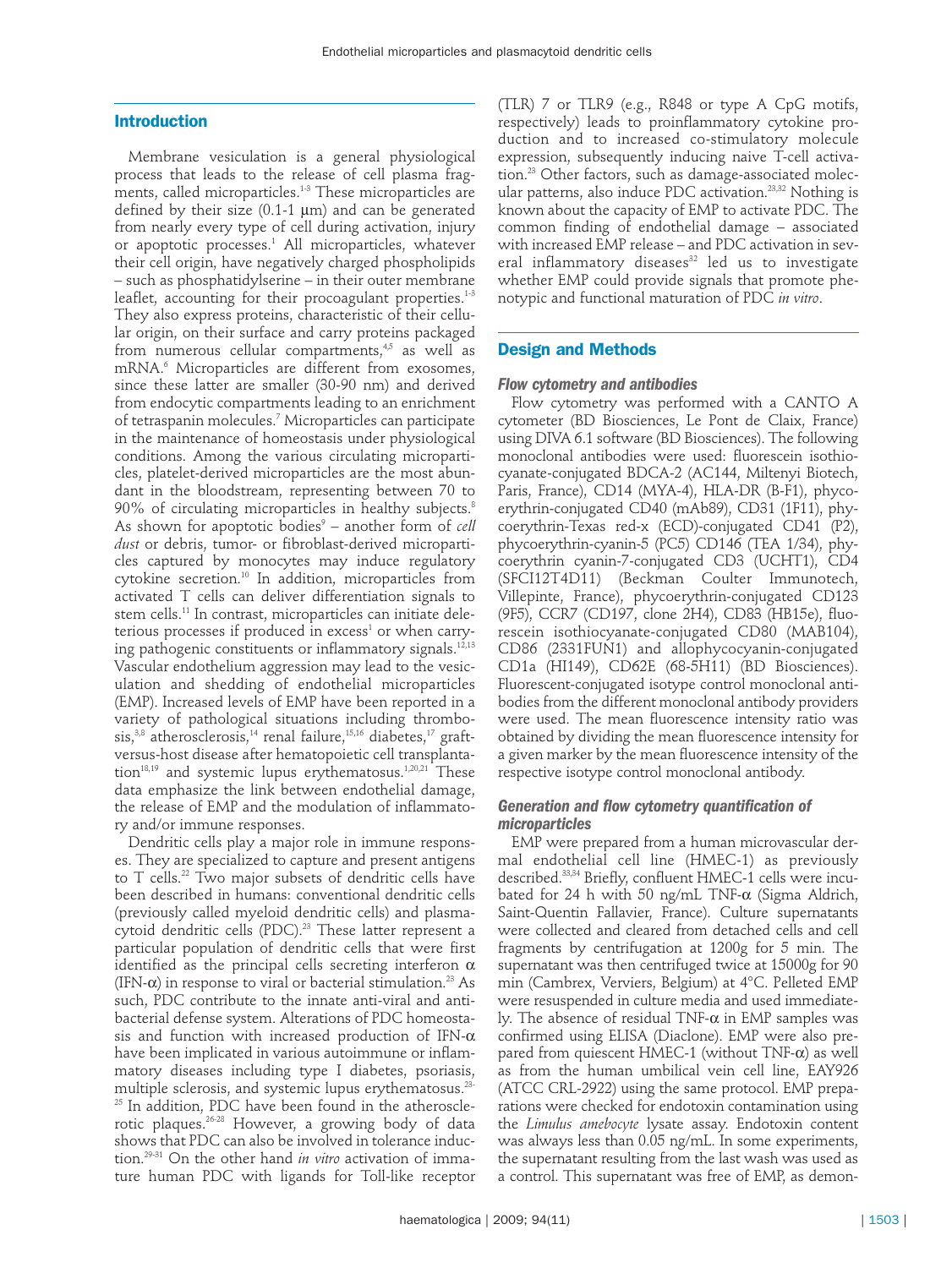strated by cytometric analysis. The absence of mycoplasma was confirmed for all cultures using the Mycolasma PCR detection kit (Venor® GeM, BioValley, Marne la Vallée, France).

Platelet-derived microparticles were isolated from acidcitrate-dextrose anticoagulated human blood from healthy volunteers obtained after written informed consent (Etablissement Français du Sang Bourgogne Franche-Comté, EFS B/FC, Besançon, France). The platelet-rich plasma was obtained by centrifugation at 100g for 15 min. This plasma was spun at 1000g for 10 min, the supernatant was then collected and the platelet-derived microparticles were pelleted by centrifugation at 20000g for 2 h at 4°C.12 The purity of platelet-derived microparticle isolation (~95%) was assessed using CD31 and CD41 monoclonal antibody staining. Microparticles derived from activated T cells were prepared, using the same protocol as that for EMP, from CD3/CD28 activated peripheral blood mononuclear cells isolated from healthy donors. After isolation on Ficoll-Hypaque (Pharmacia, Uppsala, Sweden) centrifugation, the peripheral blood mononuclear cells were activated with CD3/CD28 Dynabeads (Invitrogen, Cergy Pontoise, France) and 600 UI/mL of interleukin (IL)-2 (Proleukine, Sanofi, Paris, France) for 48 h. Supernatants were collected and T-cellmicroparticles were isolated.

In order to quantify the microparticles, an aliquot of 10 µL of microparticles was labeled using fluorescein isothiocyanate-conjugated annexin V (Annexin V apoptosis detection kit I, BD Biosciences) according to manufacturer's instructions. In each experiment, control labeling was performed by incubating annexin V with the supernatant resulting from the last wash of the microparticle preparation. A defined number of calibrated 3-µm latex beads (Flowcount<sup>™</sup> beads, Beckman Coulter) was added to the sample, as an internal standard. Consequently, microparticles derived from endothelial cells, platelets and activated T cells were defined as elements with a size comprised between 0.1-1 µm and positively labeled by fluorescein isothiocyanate-annexin V.

# *Generation and isolation of dendritic cells*

The GEN 2.2 cell line derived from a PDC leukemia patient was cultured on MS-5 irradiated feeder cells in RPMI 1640 Glutamax 1 (InVitrogen, Cergy Pontoise, France) containing 1 mM sodium pyruvate (Sigma), 20 µg/mL gentamicin (InVitrogen), non-essential amino acids (InVitrogen) (hereafter referred to as RPMI complete medium) and 10% heat inactivated fetal calf serum (Life Technologies, Gaithersburg, MD, USA). Peripheral blood mononuclear cells from healthy donors were obtained after written informed consent and isolated by Ficoll-Hypaque (Pharmacia) centrifugation. Circulating normal PDC were isolated using immunomagnetic cell sorting (BDCA-4 cell isolation Kit, Miltenyi Biotec) according to the manufacturer's recommendations. After isolation, PDC purity was controlled by cytometry using CD123/BDCA-2 monoclonal antibody staining and was between 94-98%. Monocyte-derived dendritic cells (Mo-DC) were generated from blood monocytes – isolated by negative depletion (Negative Monocyte Isolation Kit, Dynal, InVitrogen) – by a 6-day culture in RPMI 1640,

containing 10% heat inactivated fetal calf serum, 50 ng/mL granulocyte-monocyte colony-stimulating factor and 20 ng/mL IL-4 (PeproTech, London, UK). At the end of the culture, the generation of Mo-DC was attested by a CD1a+ CD14– phenotype.

#### *Evaluation of dendritic cell maturation*

Maturation of freshly isolated PDC was induced by culture for 18 h in the presence of 10 ng/mL IL-3 (PeproTech) and R848 (1 µg/mL, Invivogen, Toulouse, France), or CpGA (2 µmol/L, ODN2216, Invivogen), or recombinant CD40L (1 µg/L, COGER, Paris, France) or by addition of microparticles (ratio 10 microparticles:1 dendritic cell; this corresponds to 5000 microparticles/µL, an EMP concentration found *in vivo* in several pathological situations including myocardial infarction<sup>35</sup> and thrombocytopenic purpura $36$ ). Mo-DC (6-day culture) were incubated with either lipopolysaccharide from *Escherichia coli* (LPS, 2 µg/mL, Sigma) or EMP (10 EMP:1 Mo-DC) for 48 h. To assess the involvement of phosphatidylserine-mediated signaling in Mo-DC maturation, cells were incubated with EMP or apoptotic cells, as a positive control, (corresponding to murine thymocytes submitted to 40 Gray γ-irradiation- with a ratio of 5 apoptotic cells:1 dendritic cell), and stimulated 24 h later by lipopolysaccharide. IL-12(p70) was measured in supernatants (ELISA, BD OptEIA, BD Biosciences).

# *Confocal microscopy analyses*

PDC were incubated with anti-BDCA-2 monoclonal antibody (AC144 Miltenyi Biotech) for 30 min at +4°C, washed and labeled with cyanin 5-conjugated goat antimouse Ig (BD Biosciences). PDC were incubated with EMP previously labeled with CFSE (5 mM) (Molecular Probes, Leiden, Netherland) for 2 h at 37°C in a Labtek II culture chamber (VWR International, Fontenay-sous-Bois, France). After nuclear staining using DAPI (Molecular Probes), cells were washed in phosphate-buffered saline, fixed in 4% paraformaldehyde and mounted (Fluorescent Mounting Medium, Dako, Trappes, France). Fluorescent images were acquired on an FV1000 confocal microscope (Olympus, Rungis, France).

# *Cytokine production*

Culture supernatants were collected from PDC or Mo-DC incubated with or without TLR ligands or EMP for 18 h. The following cytokines: IL-12p70 (only for Mo-DC), TNF-α, IL1-β, IL-10, IL-6, IL-8 and transforming growth factor (TGF)-β were measured in the culture supernatants using Luminex Technology kits (HCYTO-60 K, Linco, Millipore, Saint-Quentin en Yvelines, France) on a Luminex 100® analyzer (Luminex, Austin, TX, USA), according to the manufacturer's instructions. Interferon (IFN)- $\alpha$  was measured by using a Luminex Technology kit (Biosource, Clinisciences, Montrouge, France).The minimal detectable concentrations were as follows: 1 pg/mL for IL-12(p70), TNF- $\alpha$  and IL-1β; 2 pg/mL for IL-10, IL-6 and IL-8; 15 pg/mL for IFN-α; 20 pg/mL for TGFβ. Intracellular expression of IFN-α by PDC was determined by flow cytometry using anti-IFN-α monoclonal antibody (clone LT27:295, Miltenyi Biotec). Brefeldin A (10 µg/mL, Sigma) was added 3 h before the end of the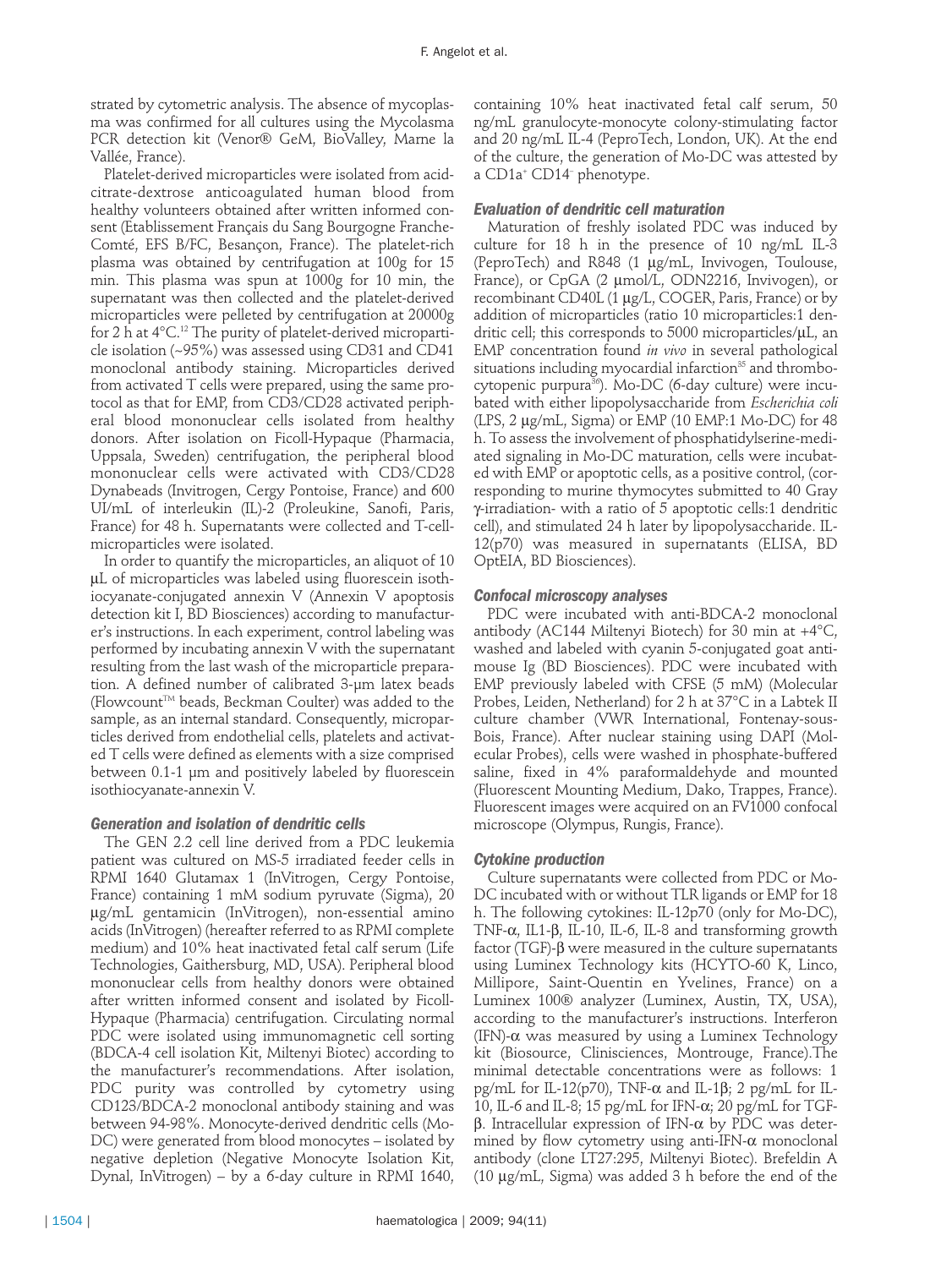activation with TLR ligands or EMP. Staining was performed according to the manufacturer's recommendations for fixed and permeabilized cells (Cytofix/cytoperm Plus kit, BD Biosciences).

#### *Capacity of dendritic cells to induce naive CD4+ T-cell proliferation and cytokine production*

Mixed leukocyte reactions were performed by culturing naive CD4+ T cells as responding cells and allogeneic dendritic cells stimulated with or without TLR ligands or EMP as stimulating cells. CD4+ CD45RA+ naive T cells were isolated from peripheral blood by negative selection using two sorting kits (CD4 Negative Isolation Kit, Dynal, InVitrogen and CD45 microbeads, Miltenyi Biotec) in two steps according to the manufacturers' instruction. CD4+ CD45RA+ T-cell purity evaluated by cytometry was between 90 to 94%. Naive CD4+ T cells were then incubated with allogeneic dendritic cells in RPMI complete medium containing 10% human serum (EFS BFC, Besançon, France) for 6 days. T-cell proliferation was measured using the DELFIA Cell Proliferation Kit (AD0077P-1, Perkin Elmer, Boston, MA, USA) on a DELFIA-type reader (DELFIA Envision, 2102 Multilabel Reader, Perkin Elmer). Five-bromo-2-deoxyuridine (10 µL/mL, Perkin Elmer) was added 18 h before the end of the mixed lymphocyte reaction. Cytokine secretion by T cells after mixed lymphocyte reactions was assayed with a Luminex Kit (HCYTO-60 K, Linco, Millipore). After 7 days, culture supernatants were collected and cytokines (IFN-γ, IL-5, IL-4, IL-2, IL-10, IL-17, TNF-α and TGF-β) of primed T cells were evaluated.  $CD45RA^+$ CD4+ naive T cells cultured in complete medium alone were used as controls. The minimal detectable concentrations were the same as described above plus as follows: 1 pg/mL for IL-5, and IL-17; 2 pg/mL for IFN-γ and IL-2; 4 pg/mL for IL-4.

# *Analysis of endothelial microparticle-plasmacytoid dendritic cell interactions*

EMP were added to PDC and incubated at 37°C or 4°C for 15 to 90 min. After incubation, PDC were washed three times to remove non-adherent EMP. Then, transfer of phosphatidylserine or endothelial-specific antigens (CD146 and CD62E) to PDC was analyzed by cytometry. Alternatively, CFSE-labeled EMP were incubated at different EMP:PDC ratios (1:1, 10:1, 100:1) for 4 h and PDC were analyzed by cytometry. Sorted CD4<sup>+</sup> T cells were used as a negative control for endocytosis. The role of sodium-proton exchange and an intact PDC cytoskeleton for EMP capture was evaluated by pretreatment of PDC for 1 h with either dimethyl amiloride (100  $\mu$ M) or cytochaline D (20  $\mu$ M) (Sigma-Aldrich).<sup>37</sup>

#### *Statistical analysis*

Statistical analyses were performed using Sigma Stat 2.0 software (SPSS Inc., Jandel Scientific, Erkrath, Germany). Group comparisons of parametric or nonparametric data were performed using the Student's *t* test or Mann Whitney test, respectively. Data were tested for mean  $\pm$  S.E.M. A  $\mu$  value less than 0.05 was considered statistically significant.

# **Results**

#### *Endothelial microparticles increase co-stimulatory molecule expression on plasmacytoid dendritic cells, but not on conventional dendritic cells*

Interactions between PDC and EMP *in vitro* have never been evaluated to date. Since PDC activation and endothelial damage associated with EMP production are encountered in similar diseases, we decided to explore these interactions, as well as the capacity of EMP to modulate PDC maturation. We first used TNF-α-induced EMP as representative of inflammatory conditions. Expression of co-stimulatory (CD80, CD86, CD40) and activation (HLA-DR, CD83, CCR7) molecules on freshly isolated PDC or a PDC cell line (GEN2.2) incubated with EMP was compared to expression of these molecules on immature PDC or GEN2.2. Incubation of TNF-induced EMP with freshly isolated PDC for 18 h, induced PDC maturation, as evidenced by upregulation of the expression of co-stimulatory molecules, the increase of HLA-DR molecules, as well as of CD83 and CCR7 as compared to levels in unstimulated immature PDC (Figure 1A-C). The effects of EMP on PDC maturation were comparable to those induced by classical maturation agents such as the TLR7 ligand, R848 (Figure 1A-C) and the TLR9 ligand, CpGA (*data not shown*). Similar results were obtained using the GEN2.2 PDC cell line (Figure 1D) or using the endothelial cell line EAY926 as the source of EMP (*data not shown*). As shown in Figure 1E, PDC maturation was still observed for a lower (1:80) PDC:EMP ratio. In contrast, PDC incubated with the supernatant resulting from the last wash of EMP, but not containing EMP, did not induce PDC or GEN2.2 maturation (Figure 1C-D). Moreover, we checked for the absence of residual TNF-α, bacterial endotoxins or mycoplasms which could affect dendritic cells maturation. These factors were not detected in any of the culture conditions (*data not shown*). We also verified that EMP derived from TNF-α-stimulated HMEC-1 did not express the membrane markers HLA-DR, CD83 or CD123 on their surface and that the increase of such markers on PDC did not result from EMP uptake by PDC (*data not shown*). PDC maturation was also confirmed by morphological analysis, since EMP-stimulated PDC acquired dendrites (Figure 1F), a morphological feature of mature dendritic cells.

To determine whether EMP-induced maturation was restricted to PDC or was also observed for conventional DC, we studied the interactions between EMP and Mo-DC using the same design experiment as described for PDC. We did not observe a significant increase of expression of co-stimulatory molecules on the surface of Mo-DC exposed to EMP at a ratio of 1 Mo-DC to 10 EMP (Figure 1G). Only a slight increase of HLA-DR on the surface of Mo-DC was observed in the presence of EMP (Figure 1G). The same results were observed with a higher number of EMP (Mo-DC:EMP ratio 1:80, *data not shown*). The TLR4 ligand, lipopolysaccharide, was used as a control for Mo-DC maturation (Figure 1G). Altogether, these data showed that EMP generated in the presence of TNF-α induced PDC maturation, but not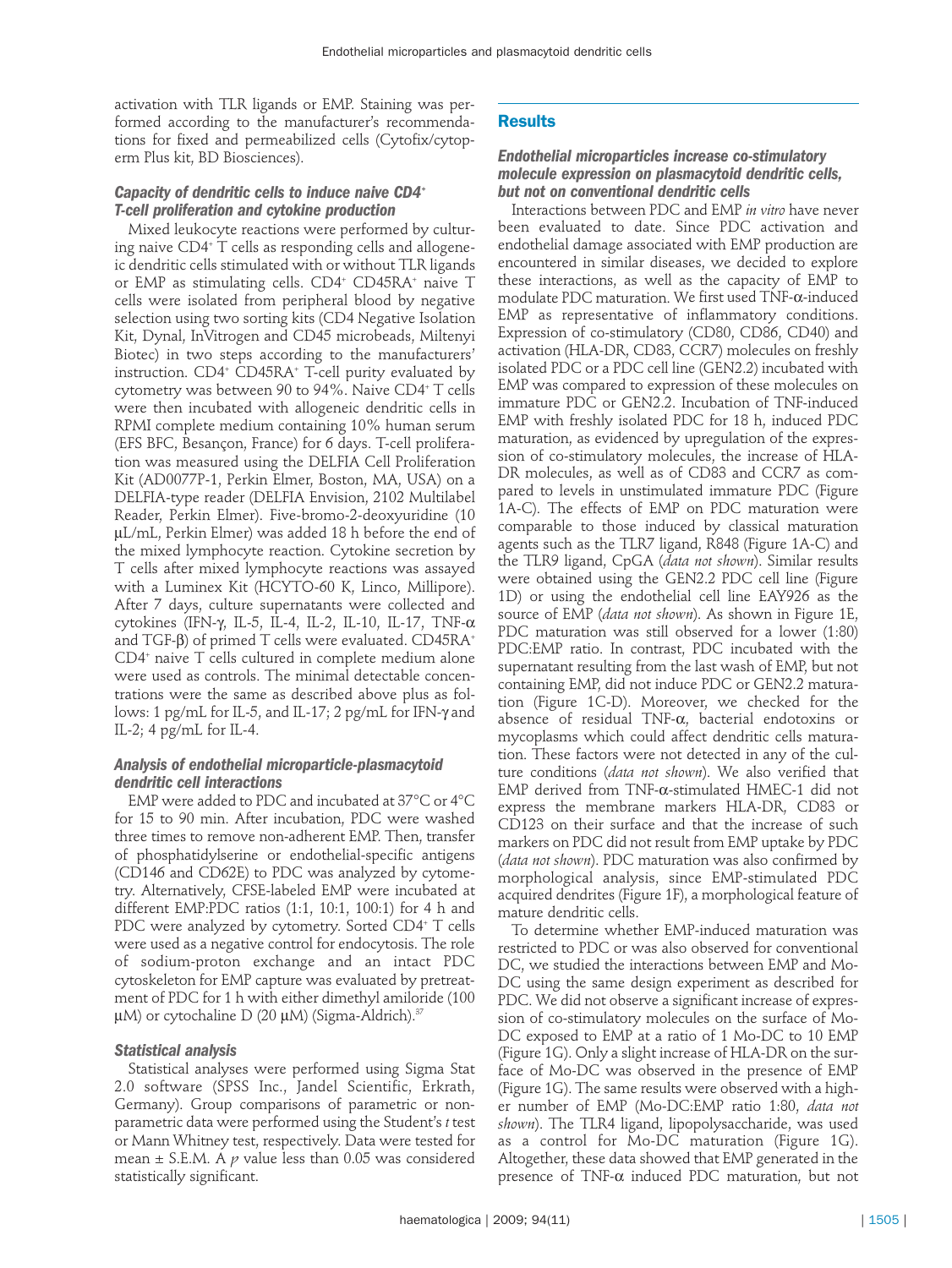

Figure 1. EMP induce morphological and phenotypic maturation of PDC but not of conventional dendritic cells. PDC or the GEN 2.2 PDC cell line (GEN) were incubated with classical maturation agents R848 (PDC R848, GEN R848) or with medium used to generate EMP but not containing EMP (Med) or with TNFinduced EMP (PDC EMP, GEN EMP) at the ratio of 1 dendritic cell to 10 EMP (corresponding to 5000 EMP/µL *in vivo*) 35,36 for 18 h. Co-stimulatory and maturation marker expression was then determined by flow cytometry and compared with the immature unstimulated PDC (iPDC) or GEN2.2 cell (iGEN) phenotype. Expression of the PDC-specific marker CD123 did not vary in any of the conditions tested (A). (A) Histograms from one representative experiment out of eight are shown.  $(B)$  Histograms from one representative experiment out of two are shown. On each histogram (A,B), values represent the mean fluorescent intensity (MFI) ratio (MFIR) obtained by dividing the MFI for a given marker by the MFI of the respective isotype control monoclonal antibody. (C,D) Histograms represent the mean±S.E.M of HLA-DR and CD83 expression (expressed as MFIR) from three independent experiments. \**p*<0.05. (E) PDC were incubated for 18 h with TNFinduced EMP at different PDC:EMP ratios: 1 PDC for 0 (corresponding to medium stimulated PDC), 1, 5, 10, 20, 40, and 80 EMP and maturation was determined by cytometry. HLA-DR (P) and CD83 (M) expression (assessed by MFIR) on PDC incubated with EMP was compared with R848-activated PDC (PDC R848). Results from two independent experiments are shown. (F) Morphological analysis of PDC incubated with EMP (PDC EMP) or not (iPDC) confirmed PDC maturation as attested by dendrite acquisition (white arrows) using confocal microscopy, which also enabled the purity of the PDC after immunomagnetic cell sorting to be assessed. PDC are identified here by BDCA-2 staining (red fluorescence) and nuclear staining (blue fluorescence).

Before incubation with PDC, EMP were labeled with CSFE (green fluorescence). Results from one experiment out of two are shown. (G) Conventional dendritic cells were activated with the TLR4 ligand lipopolysaccharide (Mo-DC LPS) or incubated with EMP (Mo-DC EMP) at the ratio of 1 Mo-DC to 10 EMP for 48 h. Co-stimulation and maturation marker expression was then determined by flow cytometry and compared with the immature unstimulated Mo-DC (iMo-DC) phenotype. Expression of CD83, CD86, CD80, CD40 and HLA-DR molecules increased only in response to lipopolysaccharide stimulation (Mo-DC LPS), but not after EMP incubation (Mo-DC EMP). Histograms from one representative experiment out of five are shown. Values on each histogram represent MFIR.

#### Mo-DC maturation.

# *Endothelial microparticle-induced mature plasmacytoid dendritic cells are functional and secrete inflammatory cytokines*

In order to confirm PDC maturation after EMP interactions using a functional assay, we determined cytokines secreted in the supernatants after culture of PDC with EMP and by comparison with PDC cultures in the presence of the TLR7 ligand, R848 or the TLR9 ligand, CpGA. Immature PDC alone did not produce significant levels of IL-1β, IL-6, IL-10 or TNF-α (Figure 2A). As expected, PDC in the presence of R848 or CpGA secreted high levels of IL-6 and IL-8, and low levels of IL-10 (Figure 2A), while TGF-β, IL-1α and TNF-β were not detected (*data not shown*). In the presence of EMP, PDC also secreted IL-6

and IL-8, although at lower levels than in the presence of R848 or of CpGA (Figure 2A). The same experiments were performed using Mo-DC matured in the presence of lipopolysaccharide or incubated with EMP. In the presence of EMP, Mo-DC did not secrete significant levels of IL-6 and exhibited a slight secretion of IL-8 that did not reach statistical significance (Figure 2B). Lipopolysaccharide induced the secretion of IL-12 by Mo-DC (Figure 2B). In contrast, incubation of Mo-DC with EMP did not increase IL-12 secretion (Figure 2B). These functional data further confirm that EMP induced PDC maturation, but not Mo-DC maturation.

PDC are the major cells producing IFN- $\alpha$ , as confirmed *in vitro* after stimulation with the TLR9 ligand, CpGA (Figure 2C). However, PDC did not secrete IFN-α when stimulated by EMP, nor in the presence of R848 (Figure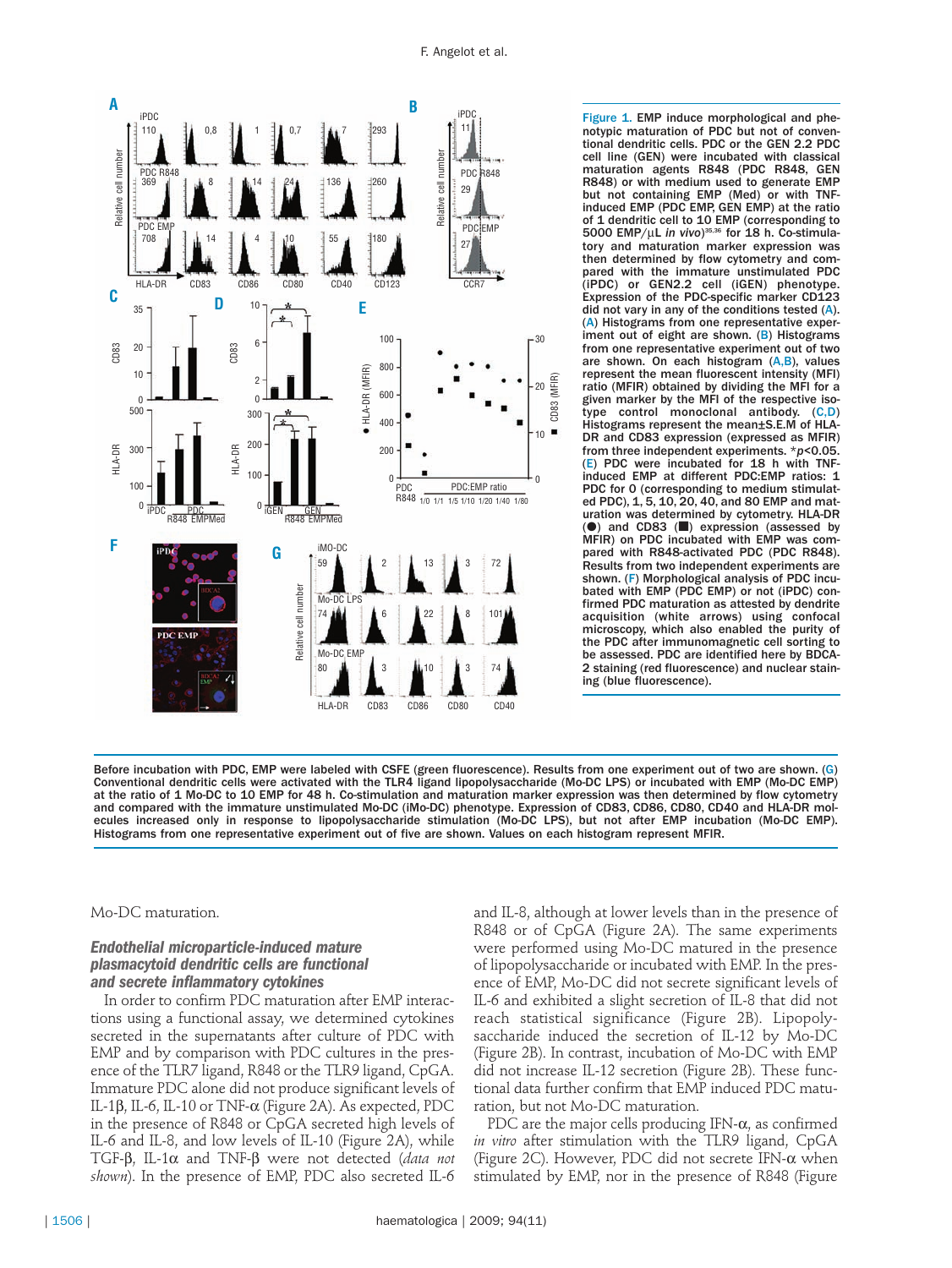

Figure 2. EMP induce cytokine secretion by PDC, but not by conventional dendritic cells. (A) Culture supernatants collected from immature PDC (iPDC), PDC stimulated with the TLR7 ligand R848 (PDC R848), the TLR9 ligand CpGA (PDC CPGA) or with TNF-induced EMP (PDC EMP, ratio of 1 PDC to 10 EMP) for 18 h were assayed for IL-6, IL-8, and IL-10 using Luminex Technology. EMP-activated PDC secreted the same cytokine profile as PDC R848 or PDC CpGA. Data, expressed in pg/mL, represent the mean±S.E.M of four independent experiments; \**p*<0.05; \*\**p*<0.001. Data with PDC CPGA are from one experiment. (B) Culture supernatants collected from immature Mo-DC (iMo-DC), Mo-DC stimulated with lipopolysaccharide (Mo-DC LPS) or with EMP (Mo-DC EMP, ratio  $1:10$ ) for  $18$  h were assayed for IL-12, IL-6 and IL-8 using Luminex Technology. Data, expressed in pg/mL, represent the mean $\pm$ S.E.M of five<br>experiments: \*p<0.05; \*\*p<0.001. (C)  $experiments:$ Percentage of IFN- $\alpha^*$  cells after stimulation of PDC with R848 (PDC R848), CpGA (PDC CPGA) or with EMP (PDC EMP, ratio 1:10) for 18 h were assayed for intracellular IFN- $\alpha$ measured by flow cytometry. Data were compared with unstimulated immature PDC (iPDC). Dot plot histograms represent expression of IFN- $\alpha$  on BDCA2+ CD123+ cells. Histograms from one representative experiment out of three are shown. Similar data were obtained in cell supernatants (*data not shown*). (D) Culture supernatants collected from immature (iMo-DC), Mo-DC stimulated with TNF-induced EMP (Mo-DC EMP, ratio of 1 Mo-DC to 10 EMP) or with apoptotic cells (APO) (Mo-DC APO, ratio: 1 Mo-DC to 5 APO) for 24 h and then stimulated for 24 h with the TLR4 ligand lipopolysaccharide (LPS), were assayed for IL-12(p70) using ELISA. Data, in pg/mL, represent the mean±S.E.M. of three independent experiments.

2C). In addition, significant amounts of IFN-α were not found in the supernatant of EMP- or R848-stimulated PDC (*data not shown*). The same results were observed whatever the PDC:EMP ratio used (*data not shown*). Overall, these data demonstrate that exposure of PDC to TNF-α-induced EMP increases the secretion of inflammatory cytokines by PDC with one major exception, IFN-α.

EMP express high levels of phosphatidylserine<sup>33</sup> and phosphatidylserine signaling in conventional dendritic cells after interactions with apoptotic cells is known to interfere with dendritic cell maturation.<sup>38</sup> We, therefore, incubated Mo-DC with EMP or apoptotic cells then stimulated with lipopolysaccharide for 24 h. Supernatants were collected and IL-12p70 was measured. Pre-incubation of EMP with Mo-DC reduced lipopolysaccharide-induced IL-12p70 secretion, such as observed with apoptotic cell pre-incubation (Figure 2D). This suggests that Mo-DC respond to an EMP-induced inhibitory signal.

### *Endothelial microparticle-induced mature plasmacytoid dendritic cells stimulate naive CD4 T-cell proliferation*

To further explore the maturation of PDC by EMP,

EMP-stimulated PDC were cultured with naive allogeneic CD45RA+ CD4+ T cells. As shown in Figure 3A, naive CD4+ T cells proliferated significantly in the presence of EMP-induced mature PDC whereas no proliferation was observed using unstimulated immature PDC  $(p=0.025)$ . The rate of proliferation in the presence of EMP-induced mature PDC was similar to that observed in the presence of R848-induced mature PDC (*p*=0.72) (Figure 3A). Similar results were obtained using the GEN2.2 cell line as stimulating cells (Figure 3B). In contrast, Mo-DC stimulated by EMP did not induce significant naive CD4+ Tcell proliferation in comparison to that induced by unstimulated Mo-DC (Figure 3B). IL-2 secretion at the end of the mixed leukocyte reaction was also assessed as a marker of naive CD4+ T-cell proliferation. While significant amounts of IL-2 were not detected in CD4+ T cells co-cultured with immature PDC (mean + S.E.M,  $7±4$ pg/mL, n=5), increased levels of IL-2 were found in CD4+ T cells cultured with R848-stimulated PDC (1574±436 pg/mL, n=5, *p*=0.007 *vs*. immature PDC) or EMP-incubated PDC (590±362 pg/mL, n=5, *p*=0.008 *vs*. immature PDC).

*Endothelial microparticle-induced mature plasmacytoid dendritic cells stimulate naive*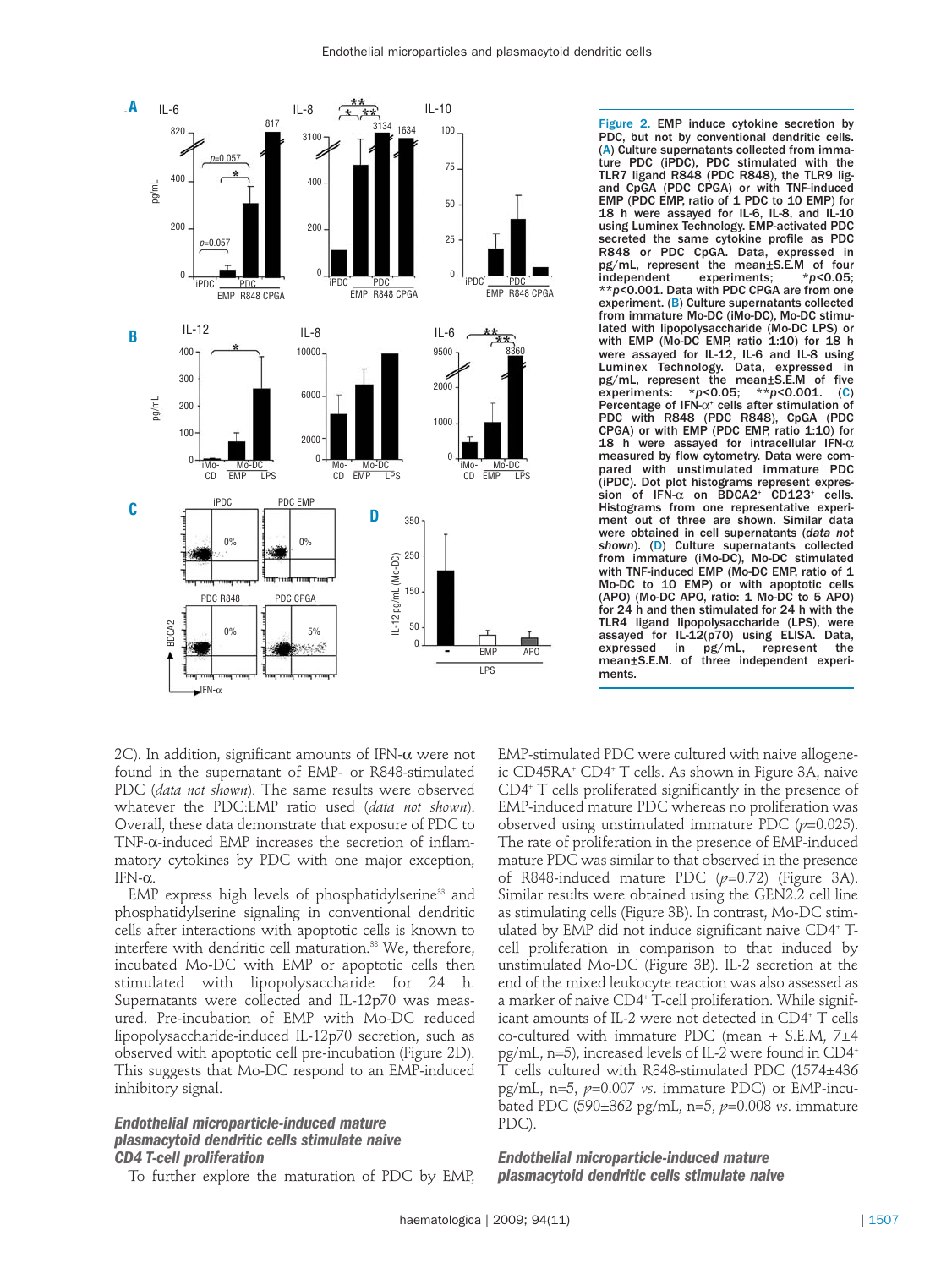

Figure 3. EMP-induced mature PDC induce allogeneic naive CD4 T-cell proliferation and Th1 cytokine secretion.  $(A)$  Proliferation of naive CD4<sup>+</sup> CD45RA<sup>+</sup> T cells in response to unstimulated immature PDC (iPDC), PDC activated by R848 (PDC R848) or to PDC incubated with TNF-induced EMP at a ratio of 1:10 (PDC EMP) was analyzed as described in the Design and Methods section. Co-culture conditions were defined by preliminary experiments and the adequate ratio is 20,000 PDC to 50,000 naive CD4<sup>+</sup> T cells. Basal CD4+ T-cell proliferation was also measured (Med). Histograms represent the mean±S.E.M of the four independent experiments. Results are expressed in europium count (EU count). \**p*<0.05. (B) Proliferation of naive CD4+ CD45RA+ T cells in response to unstimulated immature Mo-DC (iMo-DC), Mo-DC activated by lipopolysaccharide (MO-DC LPS), Mo-DC incubated with EMP at a ratio of 1:10 (Mo-DC EMP), or to GEN2.2 PDC cell line (unstimulated, iGEN; activated with R848, GEN R848 or incubated with EMP, GEN EMP) was analyzed as described in the *Design and Methods* section. Data are from one representative experiment out of three for GEN2.2 and of two for Mo-DC. Results are expressed in europium counts (EU count, mean±S.E.M.). \**p*<0.05; \*\**p*<0.001. (C) Culture supernatants collected from CD4<sup>+</sup> T cells co-cultured with immature (iPDC), with R848-activated PDC (PDC R848), or with PDC incubated with TNF-induced EMP (PDC EMP) were assessed for Th2-related cytokines (IL-4 and IL-5, left panels) and for Th1-related cytokines (IFN-γ and TNF-α, right panels) using Luminex Technology. Histograms represent the mean±S.E.M. of five independent experiments. Results are expressed in pg/mL for each of the cytokines analyzed. In order to help data interpretation, additional controls were performed consisting in Th2 control conditions (using PDC stimulated with CD40L and IL-3, as described) $49$ and Th1 control conditions (using Mo-DC stimulated with lipopolysaccharide). \**p*<0.05; \*\**p*<0.001.

#### *CD4 T cells to produce Th1 cytokines*

In order to explore CD4+ T-cell polarization after activation by EMP-induced mature PDC, cytokine secretion by co-cultured CD4+ T cells was examined and compared with that of CD4<sup>+</sup> T cells incubated with immature PDC and TLR7-stimulated PDC as well as with Th1 or Th2 well-defined conditions (lipopolysaccharidestimulated Mo-DC and CD40 plus IL-3 stimulated-PDC, respectively). Cytokine production was measured directly in the supernatants after the mixed lymphocyte reactions. As shown in Figure 3C, naive  $CD4^+$  T cells stimulated by EMP-induced mature PDC secreted Th2 related cytokines, IL-5 and IL-4, but at non-significant and variable levels according to the experiments considered. However, CD4+ T cells primed by EMP-induced PDC secreted significant levels of Th1-related cytokines, IFN-γ and TNF-α (Figure 3C). Despite the high levels of IL-6 produced by PDC after EMP interactions and the role of IL-6 in Th17 polarization, we did not observe either IL-17-secreting CD4+ T cells after co-culture with EMP-induced mature PDC or TGF-β production in any of the culture conditions (*data not shown*). The cytokine profile observed after EMP stimulation was similar to that of CD4+ T cells stimulated with TLR7-activated PDC (Figure 3C). Naive  $CD4^+$  T cells stimulated by immature PDC did not secrete these cytokines (Figure 3C). None of these cytokines was detected in the supernatants from EMP or T cells cultured in medium alone (*data not shown*). Comparison with Th1 or Th2 control conditions (Figure 3C) suggests that EMP-induced mature PDC favor Th1 polarization, as evidenced by IFN-γ and TNF-α secretion.

#### *In contrast to endothelial microparticles, plasmacytoid dendritic cells do not respond to platelet- or T-cell-derived microparticles*

In order to appreciate the relevance of EMP-induced PDC maturation, we compared the effects of TNF-αinduced EMP to the effects of quiescent EMP (i.e., EMP produced in the absence of  $TNF-\alpha$ ), of platelet-derived microparticles (the major form of microparticles found in the bloodstream of healthy subjects) and of normal T-cellderived microparticles. As shown in Figure 4A, quiescent EMP were as potent as TNF-induced EMP at inducing PDC maturation, as assessed by co-stimulatory molecule expression (Figure 4A) and naive CD4+ T-cell activation (*data not shown*). In contrast, microparticles derived from platelets or activated T cells did not significantly induce PDC maturation (Figure 4A). We also studied different ratios of PDC to platelet-derived microparticles, but whatever the ratio used, the platelet-derived microparticles did not induce PDC maturation (Figure 4B-C). This suggests that the origin of microparticles – and particularly the endothelial origin – influences PDC maturation.

Concerning the effect of TNF on EMP production, we observed that TNF-α stimulation of endothelial cells significantly increased the number of EMP produced (Figure 4D). We, therefore, analyzed whether a doseeffect relationship exists for PDC maturation. As shown in Figure 4E, we observed a dose-effect of EMP on PDC maturation. Altogether, this suggests that PDC respond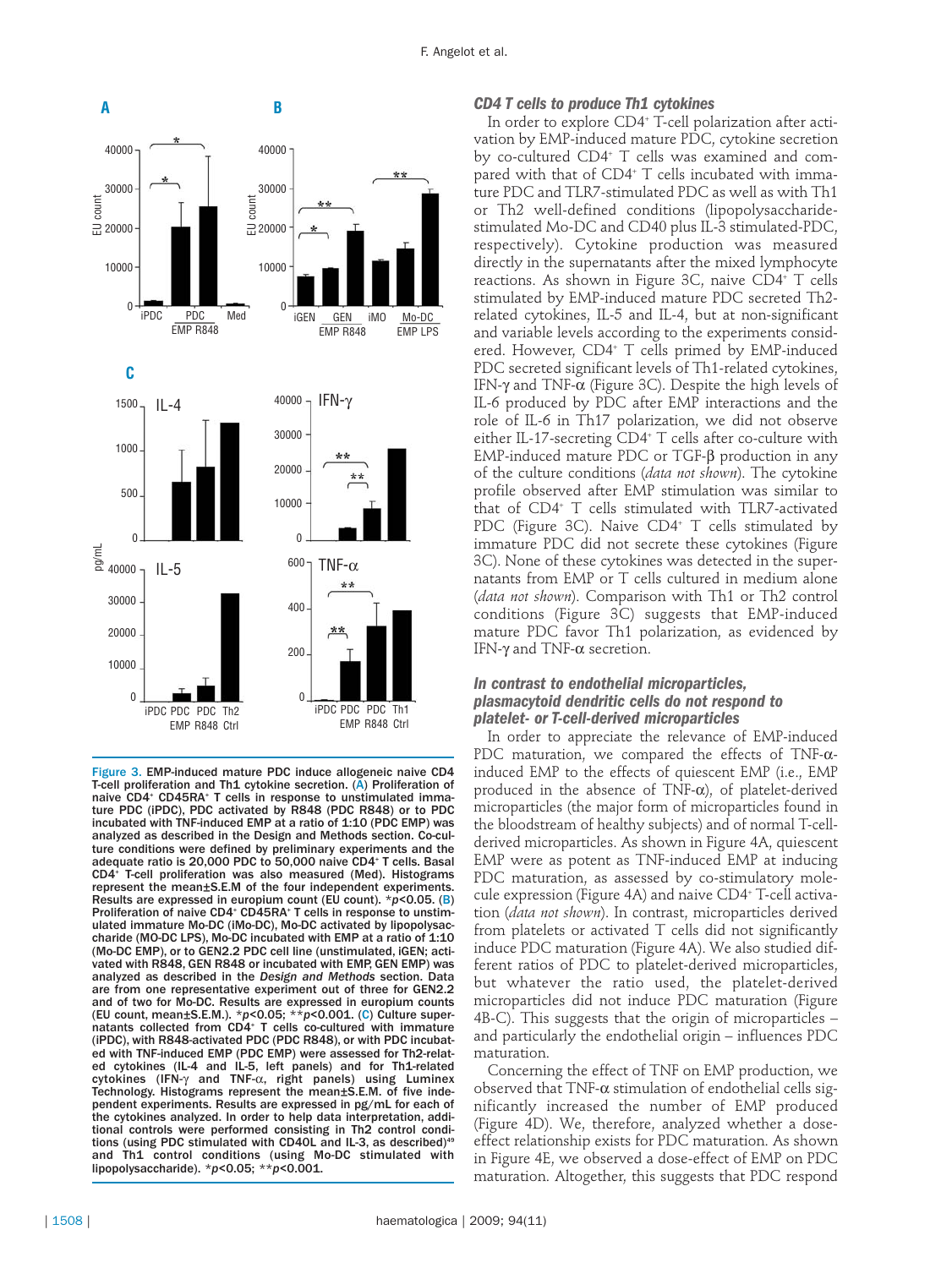to a given number of EMP rather than to *inflammatory* EMP (i.e., TNF-induced EMP) and, therefore *in vivo* PDC may be activated in pathological conditions in which EMP production is increased, such as injury to the vascular endothelium.

#### *Endothelial microparticle-plasmacytoid dendritic cell interactions are temperature-dependent and require sodium-proton exchanges as well as an intact cytoskeleton*

To define the mechanism involved in the maturation process of PDC induced by EMP, we first determined whether EMP adhere to PDC and, if so, whether a fusion between EMP and PDC membranes occurs. In these conditions, a transfer of endothelial antigen to PDC would occur. Incubation of EMP with PDC did not lead to endothelial antigen (CD62E or CD146) or phosphatidylserine transfer to PDC (*data not shown*). To further evaluate a role of an uptake of EMP by PDC, EMP were labeled with CFSE before their incubation with PDC. As shown in Figure 5A-B, significant numbers of CFSE+ PDC were identified when cells were incubated with EMP at 37°C whereas incubation at 4°C significantly decreased the percentage of CFSE+ PDC. In contrast, significant amounts of CFSE were not detected in CD4+ T cells whatever the incubation temperature used (Figure 5A). This suggests that EMP uptake by PDC is temperature-dependent. To go further, we treated PDC with an inhibitor of sodium-proton exchange, dimethyl amiloride or the F-actin depolymerizing agent, cytocha-



Figure 4. PDC respond to EMP but not to activated T-cell- or platelet-derived microparticles. (A) The effects of TNF-α-stimulated EMP (EMP) on PDC maturation were compared to those of quiescent EMP (qEMP), T-cell-derived microparticles (tMP) or platelet-derived microparticles (PMP). PDC were activated by R848 (PDC R848) or incubated with TNF- $\alpha$  induced EMP (PDC EMP) or quiescent EMP (PDC qEMP) at a ratio of 1 PDC to 10 EMP for 18 h. PDC were also incubated with tMP and PMP at the same ratio and in the same experimental conditions. Maturation marker expression of HLA-DR and CD83 on stimulated PDC – analyzed by cytometry – was then compared with the expression on immature unstimulated PDC (iPDC). Histograms represent the percentage of PDC maturation based on HLA-DR and CD83 expression with expression on PDC EMP arbitrarily considered to indicate 100% maturation. Pooled results of four independent experiments are shown. (B) Platelet-derived microparticle were isolated and analyzed by flow cytometry, identified in the FSC *vs.* SSC gate based on expression of CD41 and CD31. A representative experiment out of four is shown. (C) PDC were incubated for 18 h with PMP at different PDC:PMP ratios: 1 PDC to 0 (corresponding to medium-stimulated PDC), 1, 5, 10, 20, and 30 PMP and maturation was determined by cytometry. HLA-DR  $(\triangle)$  and CD83  $(\triangle)$  expression (assessed by MFIR) on PDC incubated with PMP was compared with expression on R848-activated PDC (PDC R848). Results from one out of two independent experiments are shown. (D) TNF- $\alpha$ exposure increases EMP production by the dermal endothelial cell line HMEC-1. EMP were produced as described in the Design and Methods section. The numbers of EMP produced per culture flask (50 mL) in basal conditions (q-EMP) or after TNF- $\alpha$  (50 ng/mL, TNF-EMP) stimulation were quantified by cytometry. Histograms represent the mean + S.E.M of the absolute number of q-EMP or TNF-EMP in a 50 mL culture flask from six independent productions. \**p*=0.03. (E) PDC were incubated for 18 h with TNF-induced EMP (TNF-EMP,  $\bullet$ ) or quiescent EMP (qEMP,  $\blacksquare$ ) at different PDC:EMP ratios: 1 PDC to 0 (corresponding to medium-stimulated PDC), 1, 5, 10, 20, 40, and 80 EMP and maturation was determined by cytometry. CD83 expression (assessed by MFIR) on PDC incubated with EMP was compared with expression on R848-activated PDC (PDC R848). Results from two independent experiments are shown. Of note, 1 EMP:1 PDC corresponds to 500 EMP/µL; a higher concentration than that in healthy donors  $(10 + 10)$ EMP/µL, *personal data*).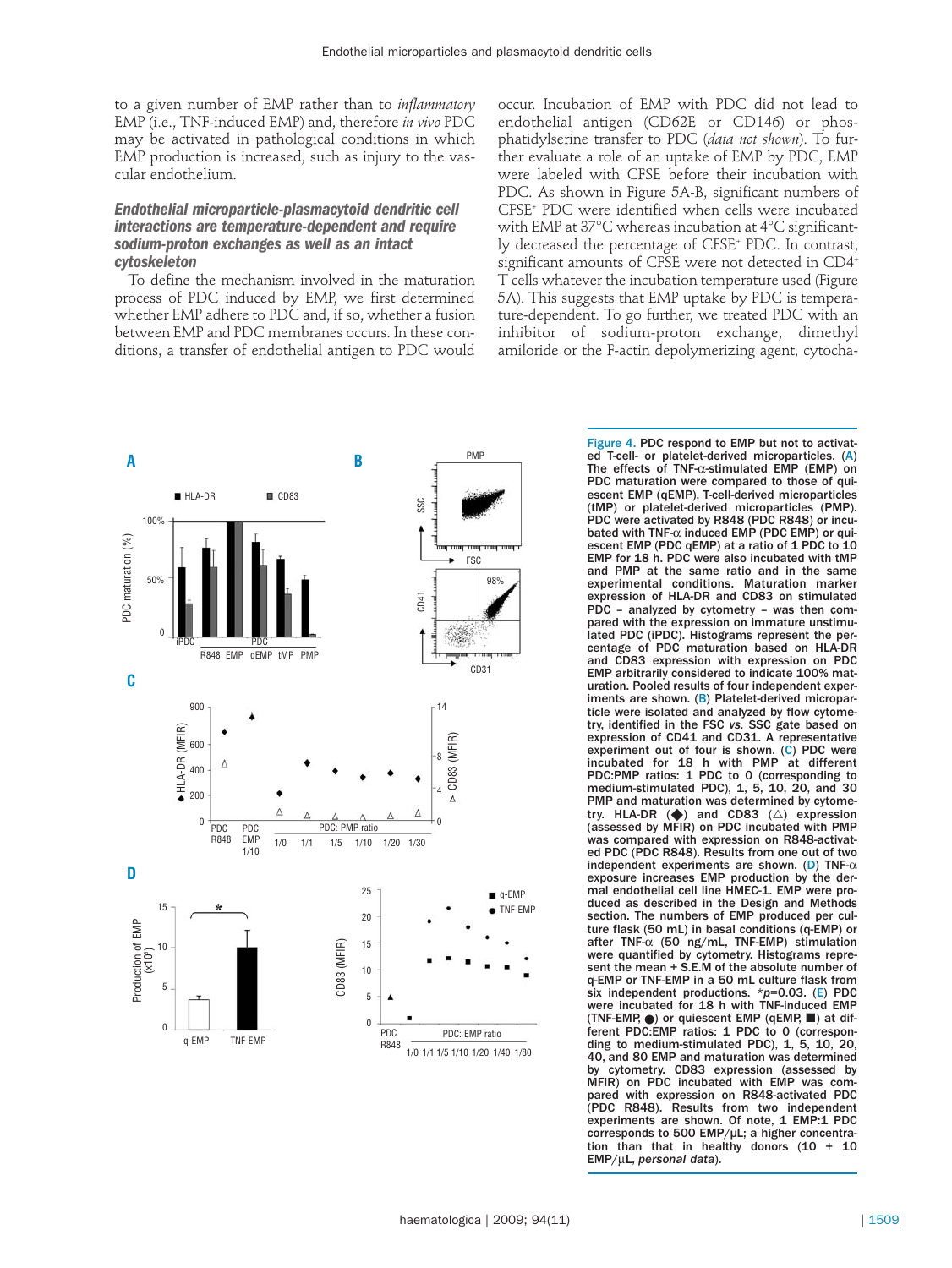

Figure 5. Interaction between EMP and PDC is an active process dependent on temperature, sodium-proton exchanges and on an intact actin cytoskeleton. (A) EMP were labeled with CFSE and incubated with PDC or CD4<sup>+</sup> T cells at 37°C or 4°C at the ratio of 1 PDC (or 1 CD4+ T cell) to 100 EMP for 4 h. PDC were identified based on high expression of CD123. CD4<sup>+</sup> T cells were identified by CD4 expression. After extensive washes, cells were analyzed by cytometry. Dot plot histograms show the data for one representative experiment out of three. (B) Histograms represent the mean of the percentage of PDC (black) or CD4+ T cells (gray) positive for CFSE after different incubation conditions: 37°C, 4°C, dimethyl amiloride (DMA), or cytochalasin D (CD) treatment. DMA, an inhibitor of sodium-proton exchange, or CD, an F-actin depolymerizing agent, was incubated with PDC or CD4<sup>+</sup> T cells for 1 h before addition of EMP. Histograms from three or two independent experiments are shown. Results are expressed as mean ± SEM of the percentage of CFSE<sup>+</sup> cells.

lasin D 1 h prior to the addition of EMP. This treatment significantly reduced the number of CFSE<sup>+</sup> PDC (Figure 5B) and prevented PDC maturation (assessed by co-stimulatory marker expression, *data not shown*). Taken together, these data indicate that PDC activation by EMP is dependent on temperature and requires sodium-proton exchange and an intact cytoskeleton.

### **Discussion**

Increased circulating EMP related to vascular endothelial dysfunction and PDC activation are encountered in similar pathological situations, including vascular diseases as well as inflammatory diseases. $\frac{3}{2}$ ,  $6,14-21,23-28$ We, therefore, hypothesized that EMP could trigger PDC maturation and that such an interaction could contribute to the above mentioned inflammatory disorders. Here, we demonstrate that EMP can indeed induce PDC maturation, as shown by co-stimulatory molecule upregulation, inflammatory cytokine secretion, and by allogeneic naive CD4+ T-cell proliferation. Moreover, naive CD4+ T cells primed in the presence of EMPmatured PDC produced mainly type 1 cytokines. Despite the high levels of IL-6 produce by PDC after EMP interactions and the role of IL-6 in Th17 polarization,<sup>39</sup> IL-17-secreting CD4<sup>+</sup> T cells were not observed after co-culture with EMP-induced mature PDC. This could be due to the absence of TGF-β – another critical cytokine for Th17 differentiation<sup>39</sup> – in PDC cultures after EMP incubation. In contrast to PDC isolated from healthy volunteers or to the GEN2.2 PDC cell line, EMP did not induce significant Mo-DC maturation and, in this setting, reduced lipopolysaccharide-induced IL-12 secretion, as observed after incubation with apoptotic cells.<sup>9,38</sup> Furthermore, microparticles derived from activated T cells or platelets did not induce PDC maturation. Lastly, PDC maturation induced by EMP required an active uptake mechanism. Overall, these data suggest a link between vascular endothelial damage and PDC activation. Maturation of PDC by EMP released following damage to the endothelium may, therefore, be implicated in the physiopathology of different inflammatory and vascular diseases.

The *in vivo* relevance of our observations remains to be explored further. The PDC:EMP ratio used here (1:10) corresponds to 5000 EMP/µL, an EMP concentration found *in vivo* in pathological situations.35,36 Infiltration of mature PDC in injured tissues (such as in atherosclerotic plaques,  $26-28$  in the skin in psoriasis  $23,32$  or systemic lupus erythematosus)24,25 has been observed in several chronic inflammatory diseases. Increased expression of the chemokine receptor  $CCR7^{40}$  – as observed here – has also been reported in trapped dendritic cells found in atherosclerotic plaques.<sup>26</sup> Thus, elevated concentrations of EMP in response to vascular endothelial damage and/or endothelial dysfunction $15,41$  may initiate PDC migration and subsequent maturation.

Chronic inflammatory diseases are often associated with uncontrolled IFN-α production by PDC. Such IFNα secretion is notably found in systemic lupus erythematosus, $42,43$  psoriasis $23,32$  and in atherosclerotic plaques.27,28 In our study, EMP did not cause PDC to secrete IFN-α. A first hypothesis to explain this is that PDC activation by EMP may be insufficient to induce IFN- $\alpha$ secretion. Preliminary data show that EMP are able to activate nuclear factor-κB (*data not shown*). Thus, EMP can be considered, similarly to necrotic cells, as a cell byproduct that may alert the innate immune system (i.e., a damage-associated molecular pattern). Necrotic cells have been reported to activate conventional dendritic cell maturation through the TLR2 signaling pathway<sup>44</sup> or CLEC9A.<sup>45</sup> Since nucleic acids can be packed into microparticles,<sup>6</sup> one can speculate that EMP-induced PDC maturation may involve endosomal TLR7 or TLR9. These receptors are specialized in sensing *foreign* nucleic acids. Production of IFN-α is dependent on localization of TLR9-CpGA interactions in endosomal compartments; interactions in the transferrin<sup>+</sup> early endosomes lead to IFN- $\alpha$  secretion while interactions in the LAMP1<sup>+</sup> late endosomes (i.e., lysosomes) are responsible for IL-6 and IL-8 production as well as increased expression of co-stimulatory molecules.46,47 This may be an explana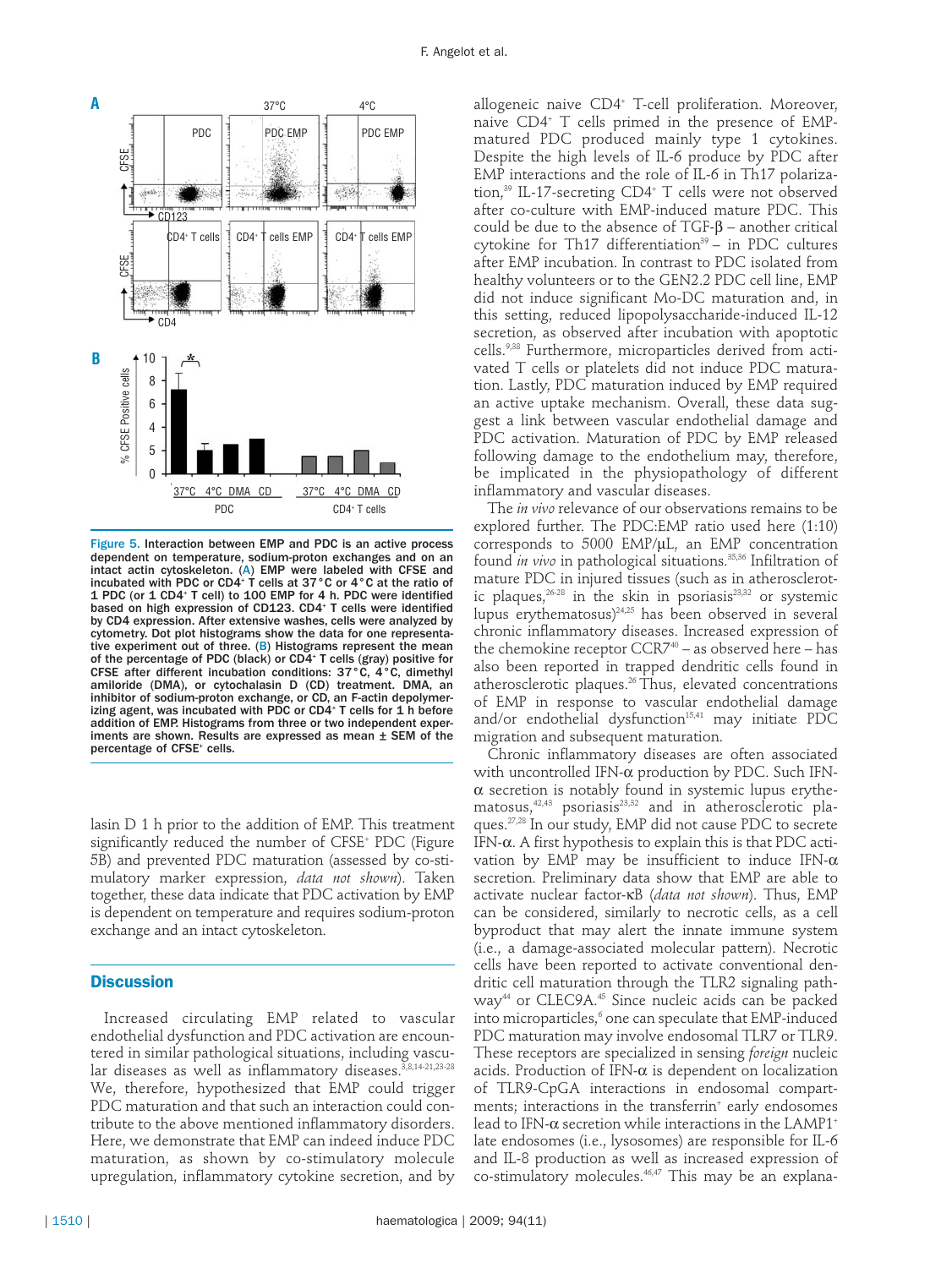tion for our observations. In our hands, R848 (a TLR7 ligand) had the same effects as EMP on PDC (namely, increased expression of co-stimulatory molecules, IL-6 and IL-8 secretion, Th1 CD4+ T-cell polarization and no secretion of IFN- $\alpha$ ). However, pretreatment of EMP by DNAse I did not prevent PDC maturation (*data not shown*), excluding a role of nucleic acids packed into EMP in PDC maturation. Alternatively, EMP-induced PDC maturation may use a distinct mechanism that does not lead to IFN- $\alpha$  secretion. Some C-type lectin receptors, such as DCIR, on the PDC surface have been shown to inhibit IFN-α secretion despite co-stimulatory molecule upregulation.48 EMP contain fragments of the endothelial cell plasma membrane and may thus express several potential ligands at their surface that could induce PDC maturation without IFN-α secretion. Nevertheless, the release of IL-8 by EMP-stimulated PDC may lead to neutrophil infiltration and participate in such inflammation. One may also speculate that EMP-induced PDC activation occurs early in chronic inflammatory diseases and that other IFN-α- inducing agents (such as host defense peptide LL-37/DNA complexes in psoriasis)<sup>32</sup> act in parallel to induce IFN- $\alpha$ secretion. The molecular mechanisms used by EMP to induce PDC maturation remain to be identified. However, we observed here that PDC maturation induced by EMP is an active mechanism resembling endocytosis. Indeed, like endocytosis,<sup>37</sup> EMP/PDC interactions are temperature-dependent and inhibited by dimethyl amiloride or cytochalasin D treatment.

Microparticles can be released during several physiological or pathological processes from nearly every type of cell. These microparticles contain membrane, cytoplasmic as well as nuclear components, related to their origin. Circulating microparticles constitute a heterogeneous population, differing in cellular origin, antigenic composition and functional properties.2 Here we demonstrated that EMP (generated from two different endothelial cell lines) differed from microparticles derived from platelets or activated T cells in their capacity to induce increased expression of co-stimulatory molecules on PDC. Data obtained with plateletderived microparticles are particularly relevant, since such microparticles represent the major form of microparticles in the blood stream in healthy subjects.

Therefore the endothelial origin of microparticles influences PDC activation.

PDC maturation is not the hallmark of TNF-induced EMP, since similar maturation was obtained with EMP derived from unstimulated endothelial cells. This suggests that factors involved in PDC activation are shared by EMP and quiescent EMP and are not induced by TNF-α. A recent proteomic study comparing EMP generated by different agonists identified 432 common proteins in quiescent EMP, plasminogen activator inhibitor type 1-induced EMP and TNF-induced EMP.<sup>5</sup> Variations in protein abundance in these different EMP were found.5 Our data are rather in favor of an increase of EMP in inflammatory conditions (as observed here after TNF-α stimulation of endothelial cells) being sufficient to induce PDC maturation. Indeed, increased concentrations of circulating EMP in comparison with levels in healthy controls have been observed in many inflammatory and vascular diseases, $35,36$  suggesting a doseeffect relationship for *in vitro* PDC maturation.

In summary, we show here for the first time that EMP are able to specifically activate PDC. EMP, resulting from increased membrane vesiculation of endothelial cells, could represent a new activating factor for PDC and thus contribute to inflammation. Control of EMP production in inflammatory disorders may be beneficial in order to avoid excessive and inappropriate PDC activation. EMP may be an important immunmodulatory therapeutic target.

#### **Authorship and Disclosures**

FA performed experiments, analyzed data, prepared the figures and tables and drafted the manuscript; SB performed experiments; YB and FDG provided expertise on endothelial microparticles, the HMEC-1 cell line and reviewed the manuscript; BG analyzed data and reviewed the manuscript; JP and LC provided the plasmacytoid dendritic cell line GEN2.2 that enabled the initiation of this work; PT reviewed the manuscript; PS supervised the study and wrote the manuscript, FGO and ES designed and supervised the study and contributed to writing the manuscript.

The authors reported no potential conflicts of interest.

#### **References**

- 1. Ardoin SP, Shanahan JC, Pisetsky DS. The role of microparticles in inflammation and thrombosis. Scand J Immunol 2007;66:159-65.
- 2. Hugel B, Martinez MC, Kunzelmann C, Freyssinet JM. Membrane microparticles: two sides of the coin. Physiology (Bethesda) 2005;20:22-7.
- 3. Leroyer AS, Tedgui A, Boulanger CM. Role of microparticles in atherothrombosis. J Intern Med 2008; 263:528-37.
- 4. Banfi C, Brioschi M, Wait R, Begum S, Gianazza E, Pirillo A, et al. Proteome of endothelial cell-derived procoagulant microparticles. Proteo-

mics 2005;5:4443-55.

- 5. Peterson DB, Sander T, Kaul S, Wakim BT, Halligan B, Twigger S, et al. Comparative proteomic analysis of PAI-1 and TNF-α-derived endothelial microparticles. Proteomics 2008;8:2430-46.
- 6. Baj-Krzyworzeka M, Szatanek R, Weglarczyk K, Baran J, Urbanowicz B, Branski P, et al. Tumour-derived microvesicles carry several surface determinants and mRNA of tumour cells and transfer some of these determinants to monocytes. Cancer Immunol Immunother 2006;55:808- 18.
- 7. Thery C, Zitvogel L, Amigorena S. Exosomes: composition, biogenesis and function. Nat Rev Immunol

2002;2:569-79.

- 8. Leroyer AS, Isobe H, Leseche G, Castier Y, Wassef M, Mallat Z, et al. Cellular origins and thrombogenic activity of microparticles isolated from human atherosclerotic plaques. J Am Coll Cardiol 2007;49:772-7.
- 9. Saas P, Bonnefoy F, Kury-Paulin S, Kleinclauss F, Perruche S. Mediators involved in the immunomodulatory effects of apoptotic cells. Transplantation 2007;84:S31-4.
- 10. Koppler B, Cohen C, Schlondorff D, Mack M. Differential mechanisms of microparticle transfer to B cells and monocytes: anti-inflammatory properties of microparticles. Eur J Immunol 2006;36:648-60.
- 11. Martinez MC, Larbret F, Zobairi F,